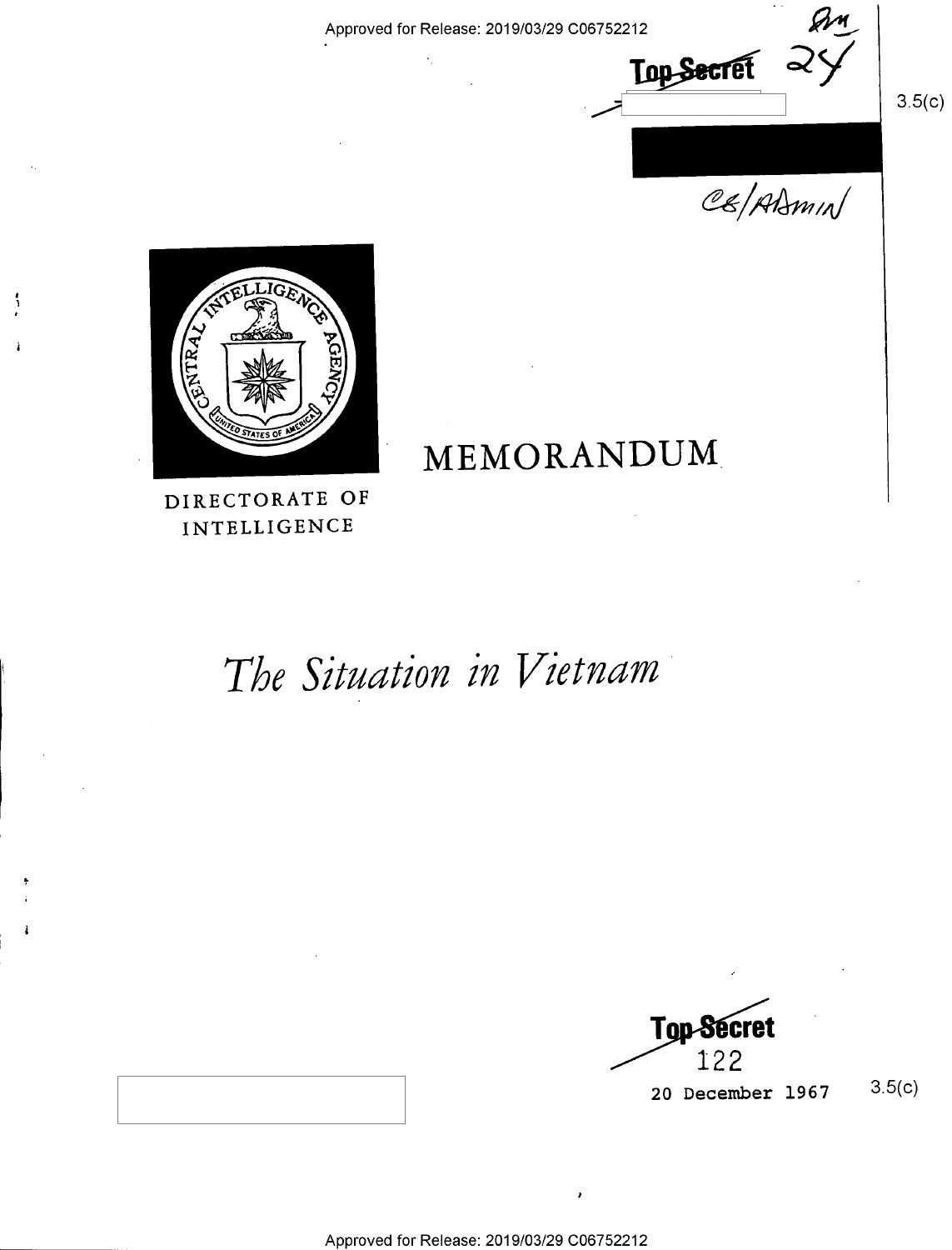Approved for Release: 2019/03/29 C067522123.5(c)

# TOP SECRET

Information as of 1600 20 December 1967  $3.5(c)$ 

### **HIGHLIGHTS**

The two major bridges near Hanoi have again been knocked out by recent US air strikes.

I. The Military Situation in South Vietnam: Thirtynine enemy were killed in an abortive attack on a base camp of the US 25th Infantry Division in northern Tay Ninh on 20 December. Scattered fighting was reported There is evidence that in northern I Corps (Paras. 1-2). Viet Cong and North Vietnamese units are operating in close coordination (Paras. 3-4). The Weekly Review of South Vietnam Battle Statistics. (Charts)

II. Political Developments in South Vietnam: The National Assembly will send a 14-man delegation to the US in March at the invitation of the US House of Representatives (Para. 1). The Lower House has voted to establish a special committee to review the cases of political prisoners and will probably give particular consideration to those now on trial for involvement in the 1966 "struggle" movement (Paras. 2-3). The Viet Cong reportedly have issued a directive calling for the instigation of a second "struggle" in Da Nang and possibly other cities, but such efforts are unlikely to meet with much success (Paras.  $4-5$ ).

IV. Other Communist Military Developments: A Spanish repatriate from North Vietnam has provided additional information on Chinese Communist military units (Paras. 1-3).

V. Communist Political Developments: There is nothing of significance to report.

VI. Other Major Aspects: Truck traffic in the Laos panhandle seems to be running at about the same level as last year (Paras. 1-4). Both the Doumer and the Canal des Rapides bridges have again been cut (Paras. 5-6).

| 医皮质反应 化乙醇 的复数形式 |         |          |
|-----------------|---------|----------|
|                 |         | $\cdots$ |
|                 | 67 W 67 | 3.5(r)   |

Approved for Release: 2019/03/29 C06752212

 $3.3(h)(2)$ 

 $3.5(c)$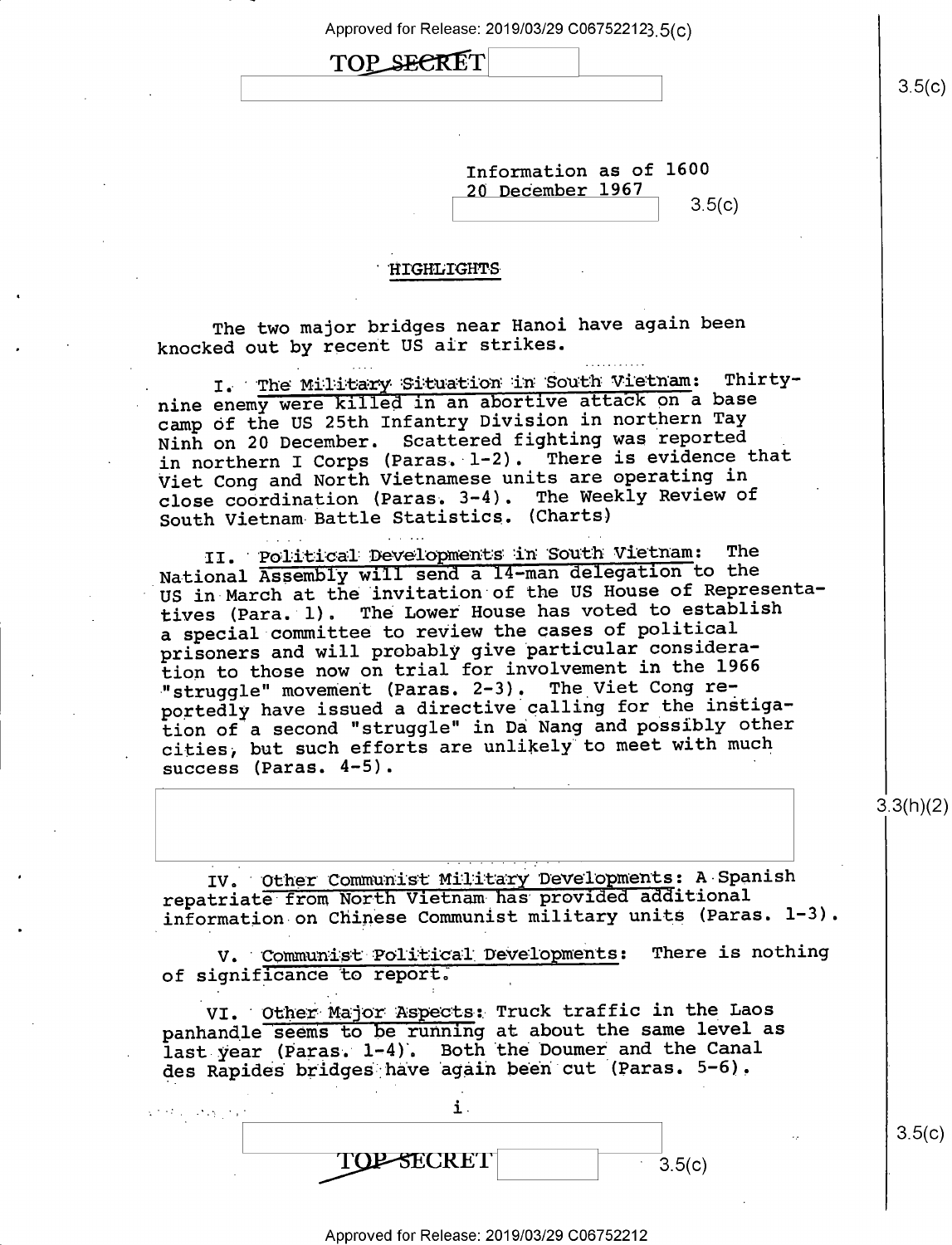Approved for Release: 2019/03/29 C06752212 3.5(c)<br>
TOP SECRET 3.5(c)

 $\overline{\phantom{a}}$ 

### I. THE MILITARY SITUATION IN SOUTH VIETNAM

1. Thirty-nine enemy were killed in an abortive attack on a base camp of the US 25th Division in northern Tay Ninh about 66 miles from Saigon during the early morning hours of 20 December. The enemy fired over 200 mortar rounds and a heavy volume of smallarms fire at the battalion-size base camp, killing three Americans and wounding nine. The Americans, part of Operation YELLOWSTONE, were supported by air strikes during the four hours of the action.

2. US Army forces operating in the Quang:Nam - Quang Tin border area south of Da Nang reported killing 55 enemy troops in some two dozen separate skirmishes on 19 December. Farther north, in Quang Tri and Thua Thien, Communist troops launched brief mortar, ' automatic weapon, and grenade attacks against widely scattered US Marine positions and patrols during the past two days. A'US truck convoy was hit moving west on Route 9 toward Ca Lu in central Quang Tri; On 19 December a Marine reconnaissance team ambushed a North Vietnamese Army patrol six miles west of Khe Sanh, killing four. US casualties in these I Corps actions have been relatively light.

## Viet Cong — North Vietnamese Coordination

3. Interrogation of a captured North Vietnamese indicates that a sapper unit has been organized in Khanh Hoa Province. It operates under joint Viet Cong - North Vietnamese con-<br>trol. the North Vietnamese 18B Regiment wants to employ the sapper unit in an operation it must put its request through "the front." He says that "the front" consists of the Viet Cong province chief and the commanding officer and political officer.of the 18B Regiment. This group probably equates to the southern subregion of the Communist Military Region 5.

20 December 1967

 $I-1$ 

 $\overline{\phantom{a}}$   $\overline{\phantom{a}}$   $\overline{\phantom{a}}$   $\overline{\phantom{a}}$   $\overline{\phantom{a}}$   $\overline{\phantom{a}}$   $\overline{\phantom{a}}$   $\overline{\phantom{a}}$   $\overline{\phantom{a}}$   $\overline{\phantom{a}}$   $\overline{\phantom{a}}$   $\overline{\phantom{a}}$   $\overline{\phantom{a}}$   $\overline{\phantom{a}}$   $\overline{\phantom{a}}$   $\overline{\phantom{a}}$   $\overline{\phantom{a}}$   $\overline{\phantom{a}}$   $\overline{\$  $3.5(c)$ **TOP SECRET** 

 $3.5(c)$ 

 $3.3(h)(2)$ 

3.3(h)(2)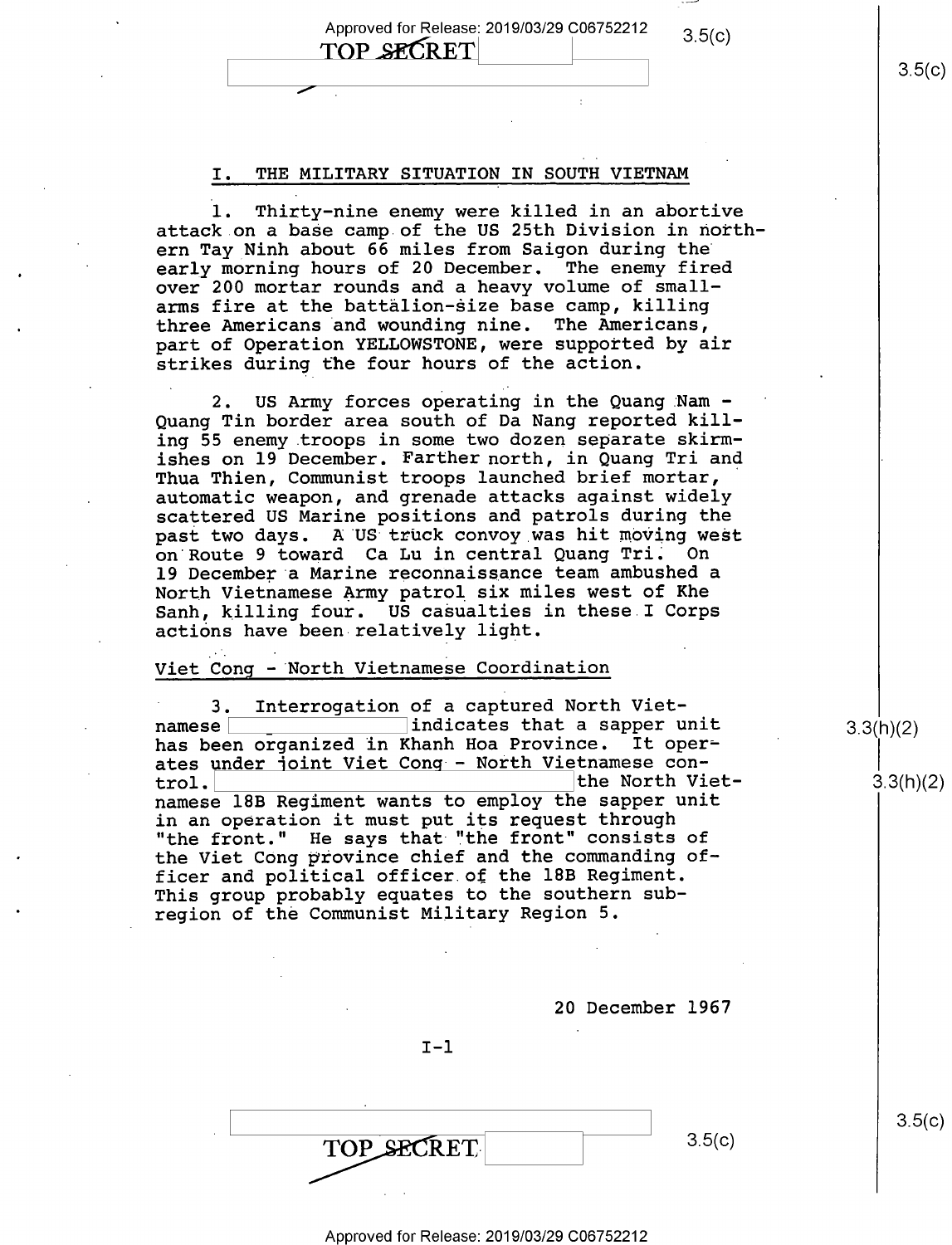Approved for Release: 2019/03/29 C06752212,  $5(c)$ <br>
TOP-SECRET

4. The apparent joint control of units and operations in Khanh Hoa reflects a trend which has been evident for months in many parts of South Vietnam. Another recent indication of such closer coordination occurred in the Mekong Delta where on 16 December a.native—born North Vietnamese infantryman was cap-. tured for the first time in the war. The captive states that he infiltrated into the delta in late September  $1967$  with a group of 20 northerners, twelve of whom were assigned to the Viet Cong 267th<br>Main Force battalion. Main Force battalion. \ suspected for some time that North Vietnamese were serving as cadres or advisers in the delta but this is the first evidence.of troop infiltration into

 $3.3(h)(2)$ 

# Weekly Review of South Vietnam Battle Statistics

the area.

5. The week of 10-16 December compared with the week of 3-9 December:

|                       | Ι.                    | Casualties   |                |              |
|-----------------------|-----------------------|--------------|----------------|--------------|
|                       | VC/NVA                |              | US             |              |
|                       | $3 - 9$<br>Dec        | $10-16$ Dec. | $3-9$ Dec      | $10-16$ Dec  |
| Killed                | 1,898                 | 1,685        | 194            | 187          |
| Wounded               |                       |              | 1,641          | 932          |
| Missing/<br>Captured  |                       |              |                |              |
|                       |                       |              |                |              |
| <b>TOTALS</b>         | 1,898                 | 1,685.       | 1,835          | 1,119        |
|                       |                       | <b>GVN</b>   | <b>FREE</b>    | <b>WORLD</b> |
|                       | $3 - 9$<br><b>Dec</b> | $10-16$ Dec  | $3 - 9$<br>Dec | $10-16$ Dec  |
| Killed                | 369 <sup>°</sup>      | 278          | 21             | 13           |
| Wounded               | 947                   | 641          | 55             | 18           |
| Missing/<br>Captured. | 53                    | 179          | ٦.             |              |
|                       |                       |              |                |              |
| <b>TOTALS</b>         | 1,369                 | 1,098        | 77             | 31           |

20 December 1967

 $I-2$  $\overline{TOP}$  SECRET 3.5(c)

#### - Approved for Release: 2019/03/29 C06752212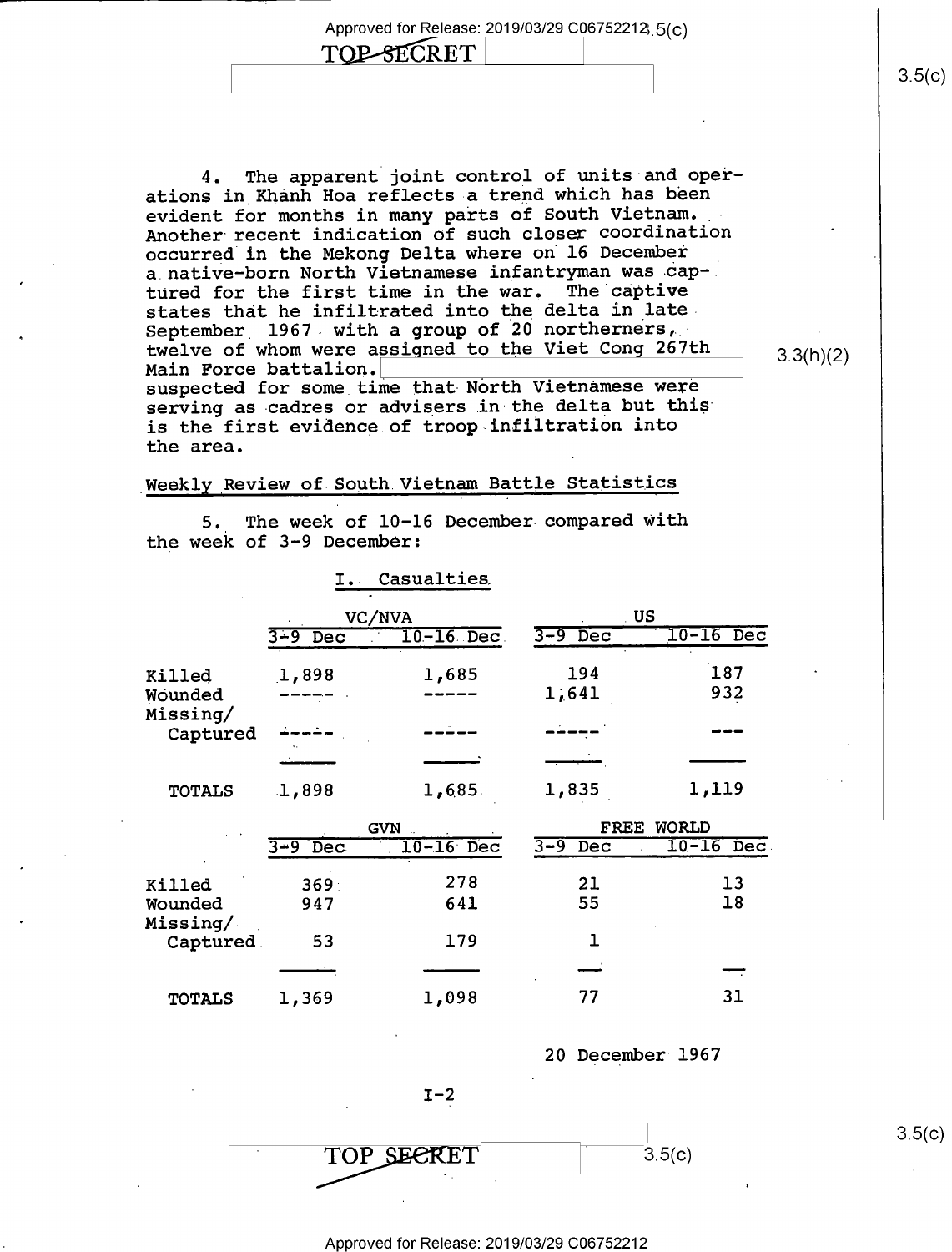# Approved for Release: 2019/03/29 C06752212 3.5(c)<br>
TOP-8ECRET

'

# II. Viet Cong Incidents.

|                     | $3-9$ Dec | $10-16$ Dec         |
|---------------------|-----------|---------------------|
| Attacks             | 86        | 56                  |
| Battalion or Larger | 2         | $\bullet$           |
| Small Unit.         | 84        | 56                  |
| .                   | $\bullet$ | $\bullet$ $\bullet$ |
| Harassment          | 542       | 233                 |
| Terrorism           | 38        | 32                  |
| Sabotage            | 91        | 26                  |
| Propaganda          | 10        | 7                   |
| Antiaircraft        | $-236$    | 195                 |
| <b>TOTALS</b>       | 1,003     | 549                 |

# III. Weapons.Captured-

|                           | 'NVA<br>VC    |                               | <b>GVN</b>     |                  |
|---------------------------|---------------|-------------------------------|----------------|------------------|
|                           | $3-9$ Dec     | $10 - 16$<br>Dec <sup>.</sup> | $3 - 9$<br>Dec | $10 - 16$<br>Dec |
| Individual<br>Crew-Served | $323 -$<br>60 | Not<br>Reported               | 229<br>΄6      | 269<br>5         |
|                           |               |                               |                |                  |
| <b>TOTALS</b>             | 383           |                               | 235            | 274              |



 $I - 3$ 

 $3.5(c)$  3.5(c) TOP SECRET

 $3.5(c)$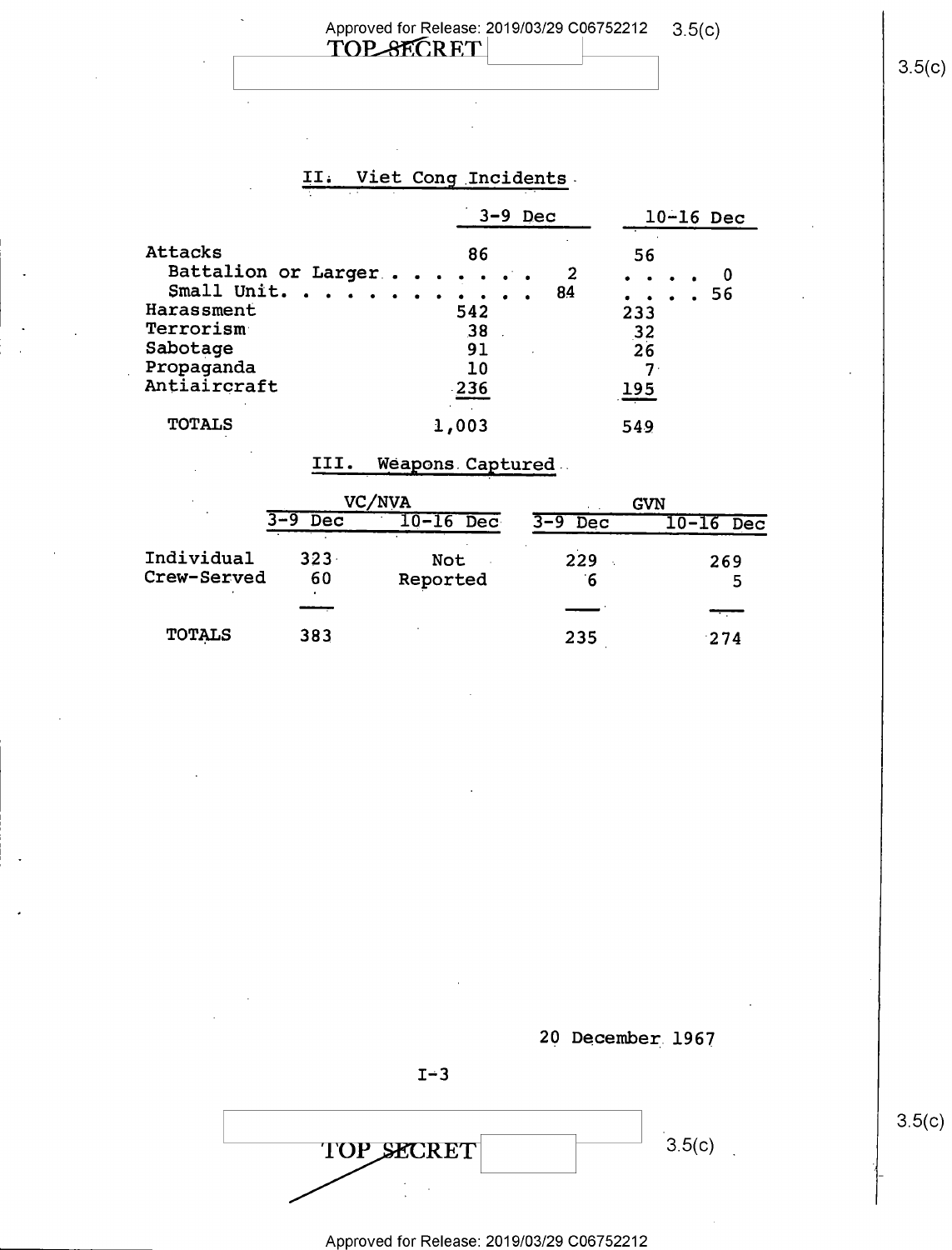

Approved for Release: 2019/03/29 C06752212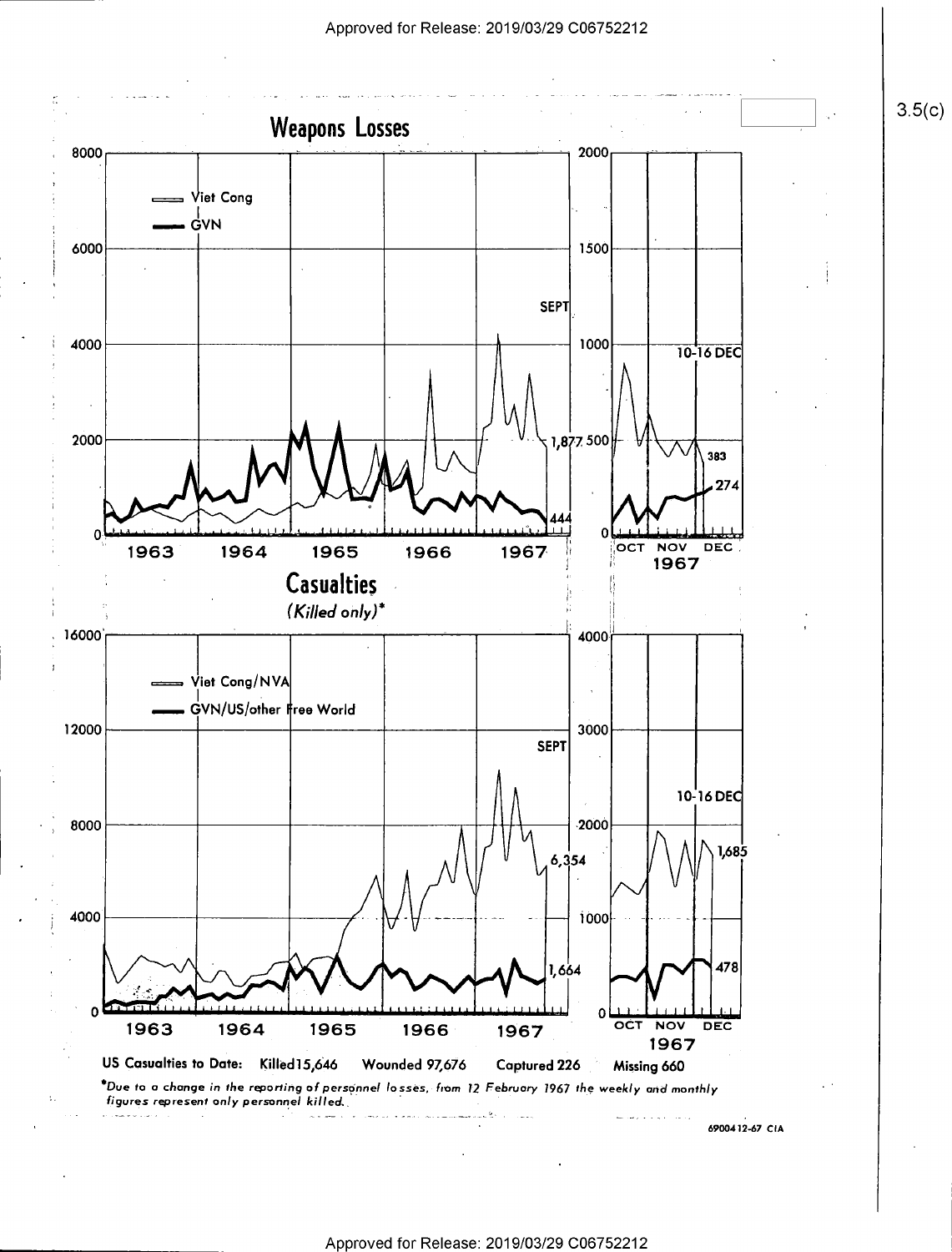$\mathbb{C}^{\mathbb{Z}}$ 



69000312-67 CIA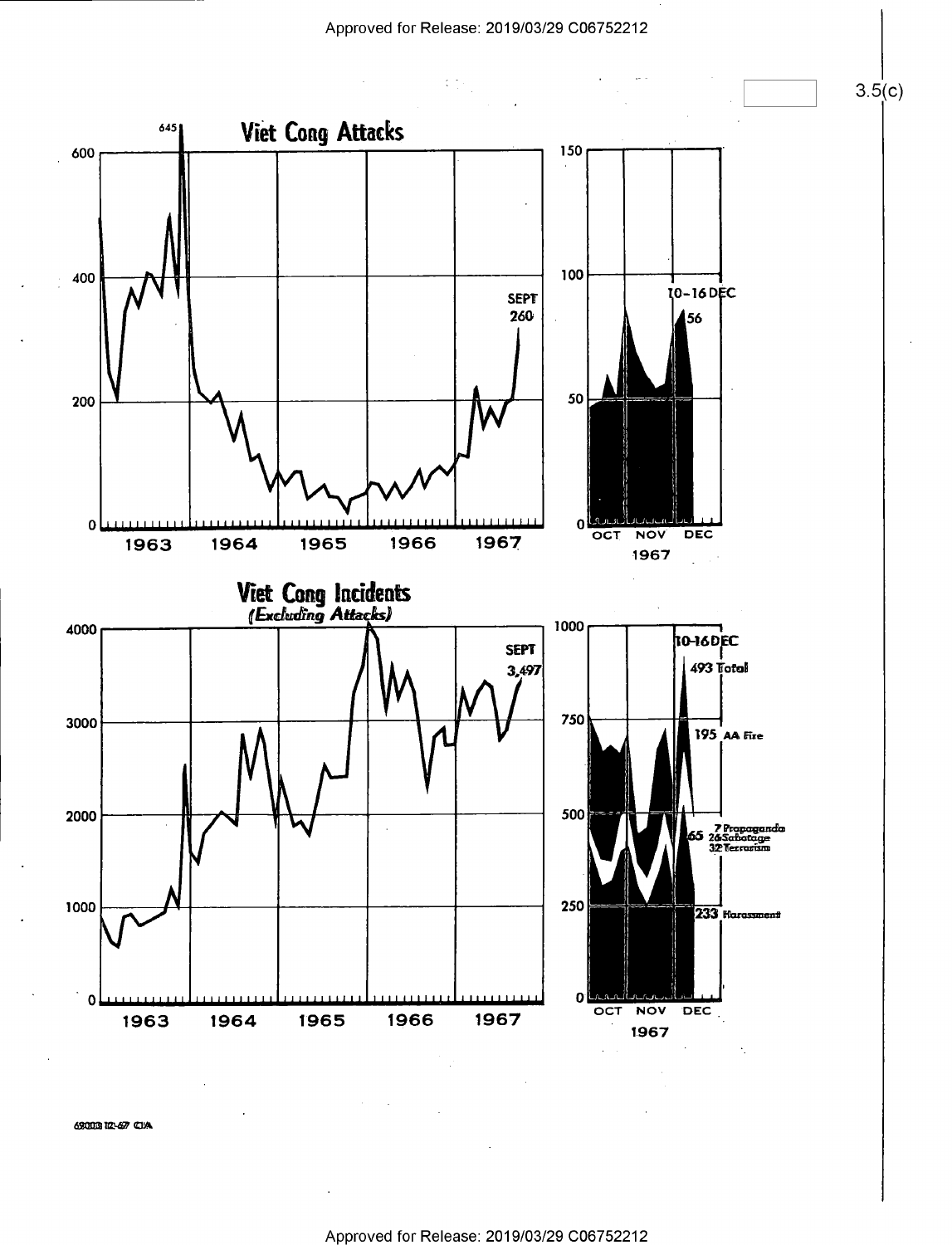Approved for Release: 2019/03/29 C06752212 3.5(c)

# TOP SECRET

### II. POLITICAL DEVELOPMENTS IN SOUTH VIETNAM

1. South Vietnam has accepted an invitation from the US Congress to send l2 deputies and two administrative assistants from its National Assembly in March to observe Congress in session, meet with Congressmen, and tour several American cities. The invitation was extended by a group of 26 US Representatives.

## Lower House on Political Prisoners

2. The Lower House on l9 December decided to establish a\_special committee to review the cases of political prisoners arrested since l November 1963. The Upper House established a similar committee in mid-November, and both houses will probably draft amnesty resolutions covering some or all of the political prisoners. \_

3. The Lower House committee was apparently established in direct response to the government's trial of 26 "struggle" movement leaders. Most members of the House had hoped to secure either the release of the defendants or a postponement of the trial, but as the trial had already begun on the morning of the 19th, the government felt it could not accommodate the Lower House. The special committee will probably now give particular consideration to obtaining leniency for the defendants.

# Viet Cong Attempt to Foment New "Struggle"

4. The Viet Cong are apparently attempting to exploit the outcry against the trial.

| the Viet Cong Da Nang City Committee issued a directive on 2 December instructing Viet Cong cadres to incite and lead a movement to support the 26 defendants. The directive reportedly outlined a threephase campaign for organizing a second "struggle" in Da Nang which would then spread to other cities, especially Hue. Forces for the new "struggle," according to the directive, would be drawn from among students, Buddhists, workers, and "the masses" both in and around Da Nang--in short, everyone in the area.

20 December 1967

<sup>g</sup> <sup>7</sup> TOP SEGRET  $3.5(c)$ 

II—l

Approved for Release: 2019/03/29 C06752212

3.3(h)(2)

 $3.5(c)$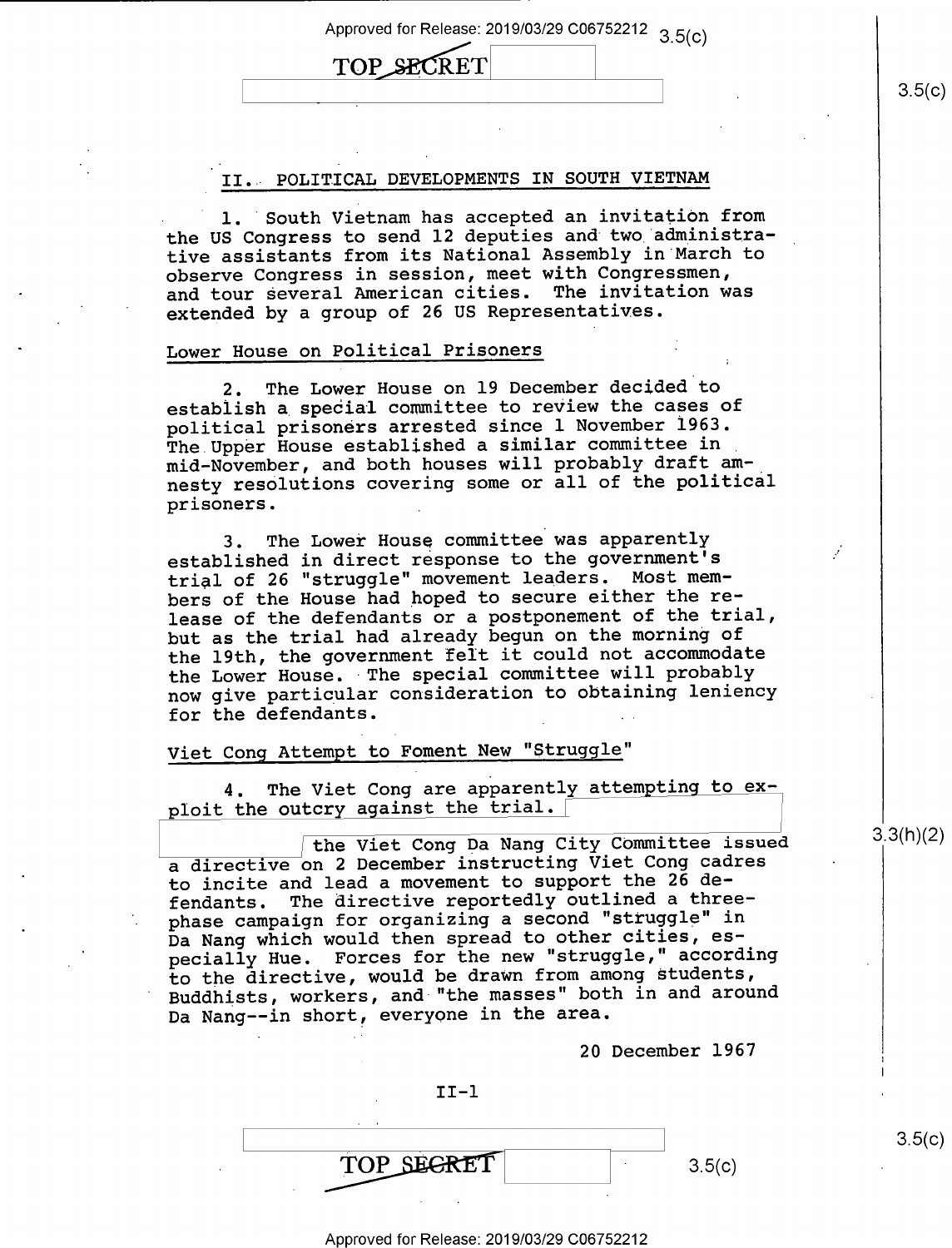TOP SECRET

5. The Communists have shown other signs of interest in the trial. On 12 December they broadcast <sup>a</sup>lengthy tirade against government "suppression," characterizing the trial as an act of reprisal. It is unlikely, however, that these Communist appeals will get far. The Viet Cong apparently have little sig—' nificant influence with the Buddhists, and their activities among students in Da Nang and Hue are kept under close police scrutiny. It is therefore doubtful that they could successfully instigate a new "struggle" using these elements, and any direct appeals to the people would probably be unsuccessful. The Buddhists themselves may attempt to arouse public feeling against the trial, but they have not since 1966 been able to generate much public interest in their protest activities.



 $3.5(c)$ 

Approved for Release: 2019/03/29 C06752212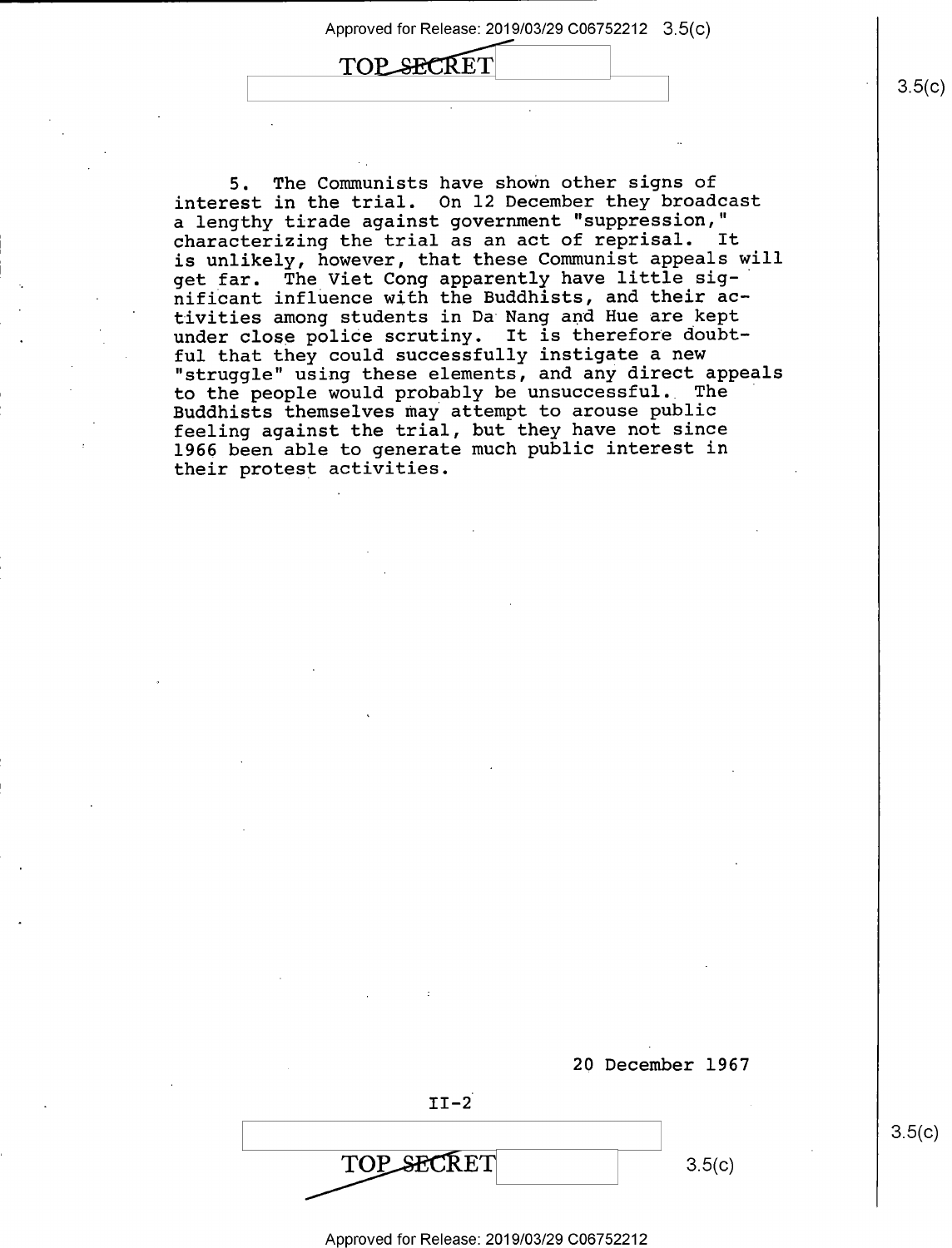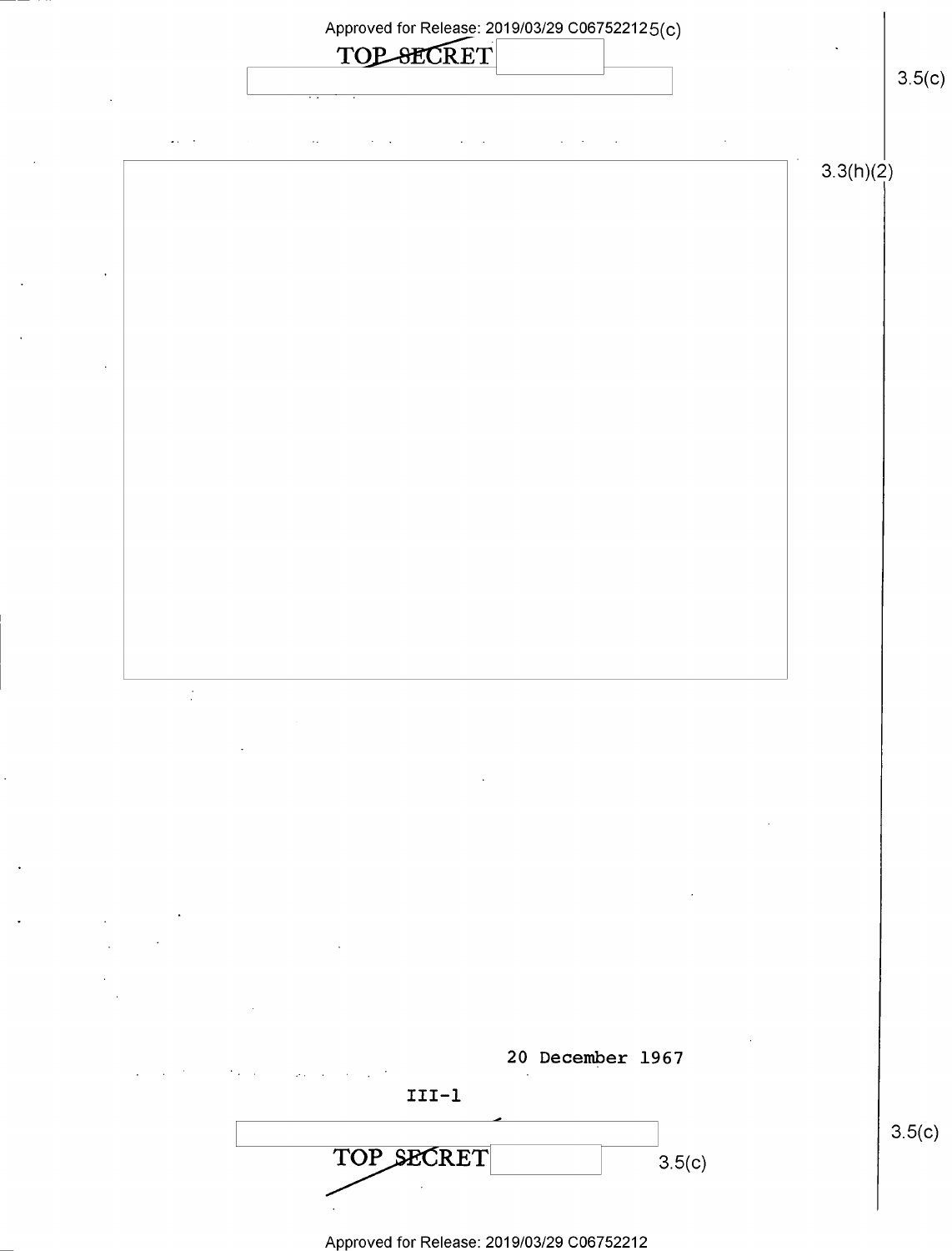Approved for Release: 2019/03/29 C06752212.5(C)

 $\sim$   $\sim$  3.5(c)

# IV. OTHER COMMUNIST MILITARY\_DEVELOPMENTS

1. One of the recently repatriated Spanish Foreign Legionnaires reports he personally observed Chinese military convoys moving south on the road from Bac Son to Thai Nguyen during October and<br>November. The convoys consisted of trucks, tar The convoys consisted of trucks, tanks, and self-propelled and towed artillery. Most of<br>the vehicles bore Chinese characters. The trucks the vehicles bore Chinese characters. The trucks in the convoy returned without cargo from the Thai Nguyen area and proceeded north. The convoys moved both at night and during the day.

2. The convoys could have come from the  $P'$ ing-hsiang area in China  $\vert$  3.3(h)(2)  $\vert$  3.3(h)(2)

 $\begin{array}{c|c|c|c|c|c} & & & & \text{over 3.3(h)(2)} \ \hline \texttt{field} & \texttt{artility} & \texttt{pieces} & \texttt{in the area in July and} & & & \end{array}$ possibly 45 tanks in October. Many of the trucks appeared to have been moved across the border to parking areas at Dong Dang by early September.<br>Some appeared | noving south alon  $\mod$  moving south along solution 3.3(h)(2) Route 1B which leads to Thai Nguyen.

 $3.$  $\frac{1}{2}$ Chinese Communist 2.3(h)(2) construction and antiaircraft troops are in North Vietnam, presumably supported by some local se-<br>curity forces.  $\Box$ curity forces. not suggest that organized Chinese ground combat  $3.3(h)(2)$ forces have deployed into North Vietnam. Attempts are being made to obtain additional information. \ about the equipment and gjyhxg) personnei" near Thai Nguyen. The ment to both Chinese and North Vietnamese units.<br>A Chinese antiaircraft division is believed to be deployed near Thai Nguyen.

 $IV-1$ 

TOP SECRET

20 December 1967

 $3.5(c)$ 

Approved for Release: 2019/03/29 C06752212

3.5(C)

3.3(h)(2)

 $3.3(h)(2)$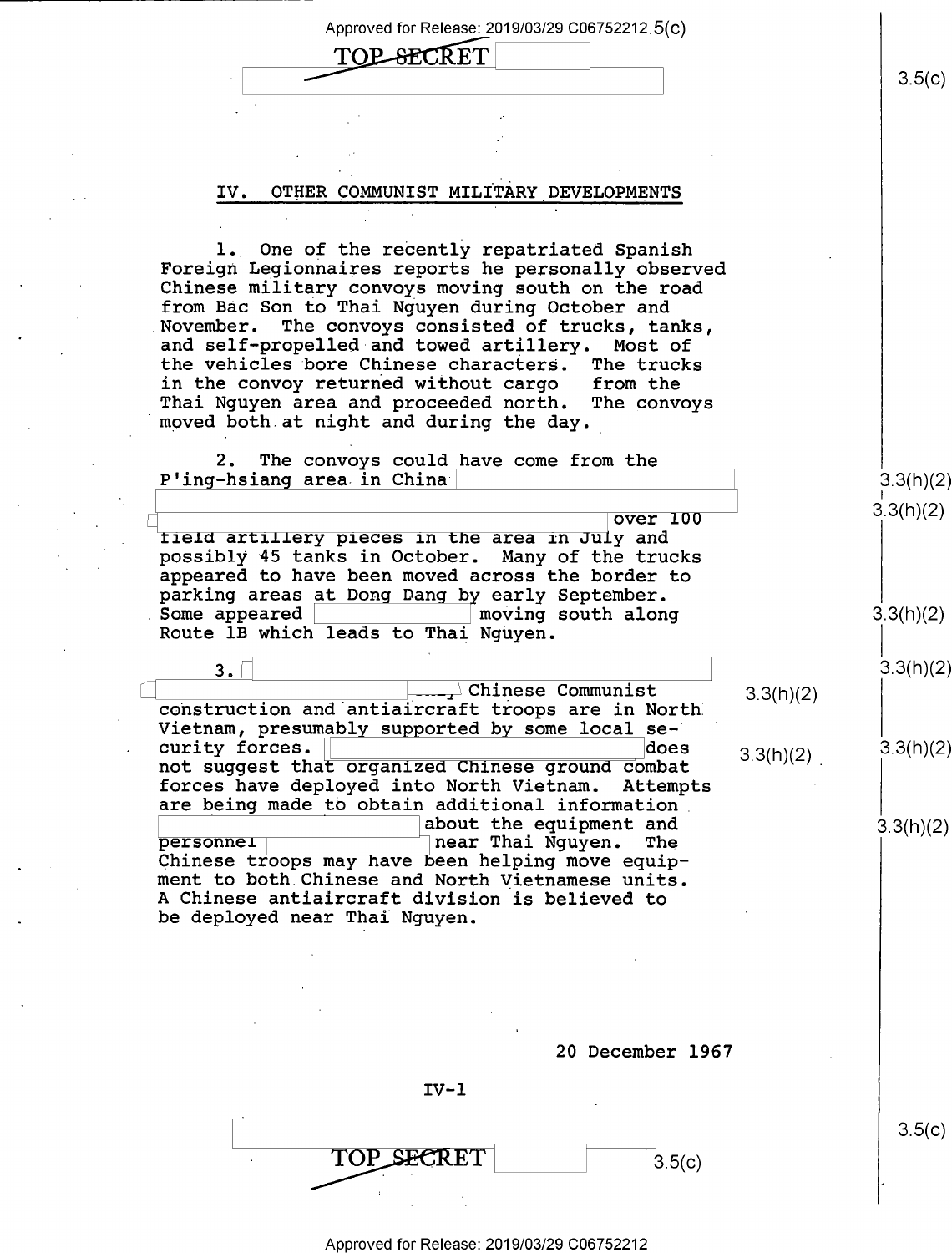Approved for Release: 2019/03/29 C06752212 3.5(c)<br>
TOP-8ECRET Approved for Release: 2019/03/29 C06/52212 3.5(c)<br>
TOP SECRET 3.5(c)<br>
3.5(c)

# V. COMMUNIST POLITICAL DEVELOPMENTS

l. There is nothing of significance to report.

Approved for Release: 2019/03/29 C06752212

V-1

TOP SECRET

~g \_:20 December 1967

"

 $3.5(c)$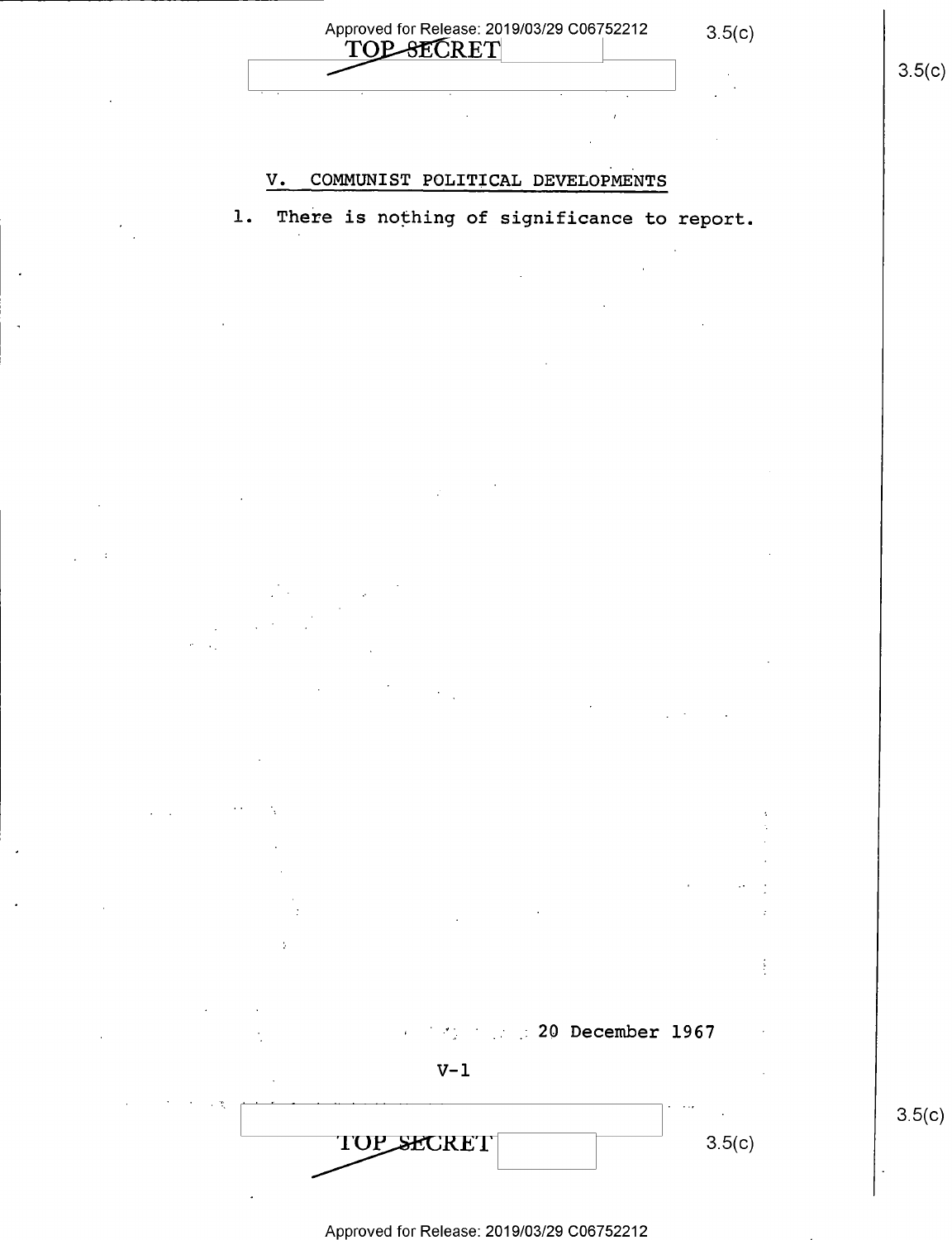Approved for Release: 2019/03/29 C067522123.5(C)

# TOP SECRET

# VI. OTHER MAJOR ASPECTS

# $\texttt{Traffic in Laos Panhandle} \qquad \qquad \texttt{3.3(h)(2)}$

during the first six ı. weeks of the current dry season suggest that truck traffic in the Laos panhandle has been at about the same level as that of the same period last year.

. I .

2. A daily average of 13, 11, and 6 trucks, respectively, were reported moving south between l November and 14 December near the Mu Gia Pass and on routes 23 and 9ll. Little or no traffic was reported moving south on routes in the southern panhandle; except on route 914, which had a daily average of four. \_ \_.

3. The level of traffic reported north of Tchepone seems reasonable but does not necessarily include all traffic. The traffic reported in thesouthern panhandle, however, appears low in view of photography during the past month which shows' that the Communists are continuing to improve the roadnet in the southern panhandle. Rainy season damage to Route 922 leading to the A Shau Valley in South Vietnam has been repaired and new improvements are being made. Route 165 opposite the central highlands in \$outh Vietnam is being extended, and may eventually connect with-South Vietnamese Route-14. This construction effort suggests that more supplies will be moved through the panhandle this dry season than last winter. So far, however, truck traffic has not exceeded the levels of pre— vious years. \_

4. Both the Paul Doumer and the Canal des Rapides bridges on the main transport approach to Hanoi were extensively damaged in the past week. Traffic from China and Haiphong will be delayed- although not-halted-—at these two river crossings until repairs are made.

|               | 20 December 1967     |
|---------------|----------------------|
| $VI - 1$<br>a | $\ddot{\phantom{1}}$ |
| TOP SECRET    | 3.5(c)               |

 $3.5(c)$ 

Approved for Release: 2019/03/29 C06752212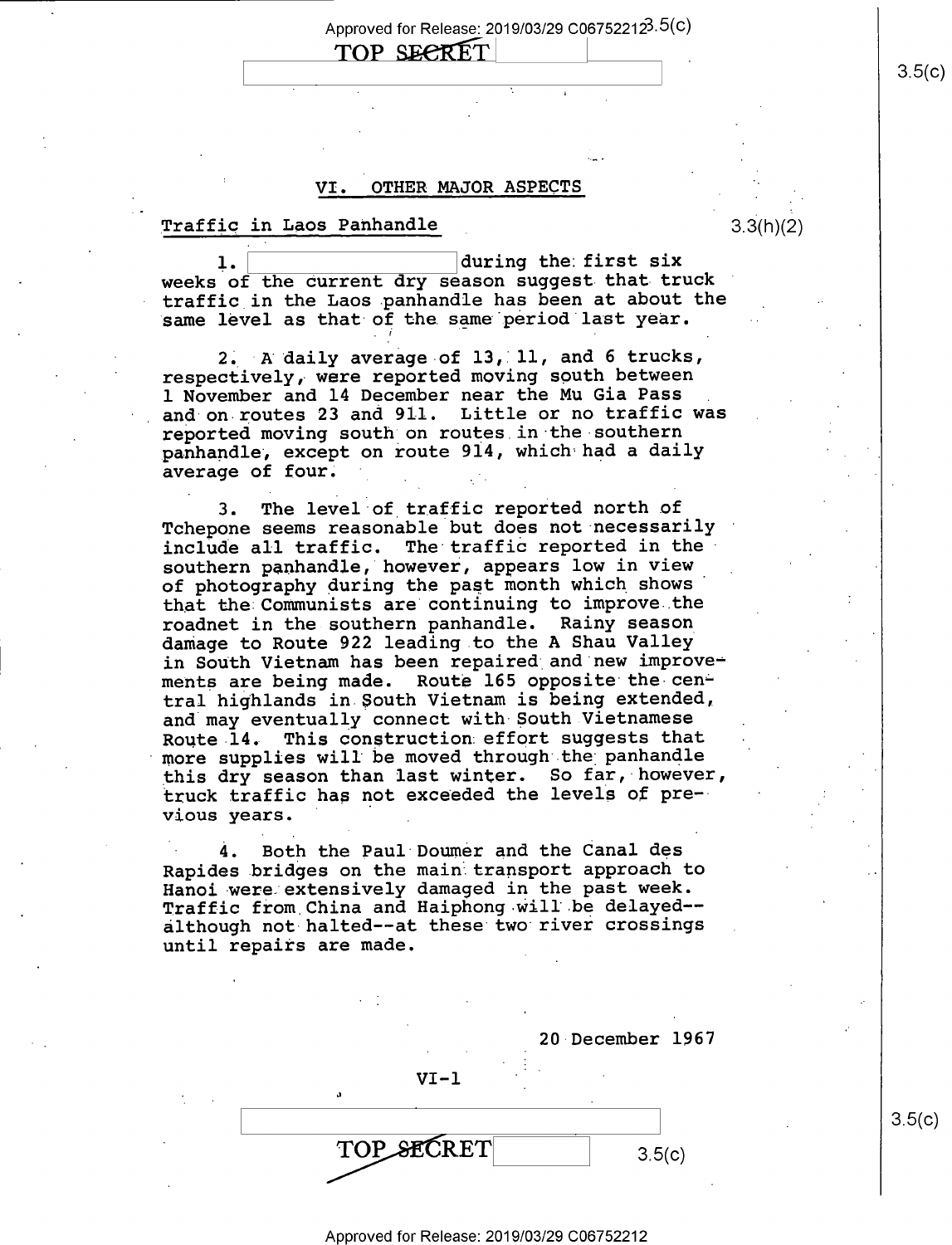Approved for Release: 2019/03/29 C06752212 3\_5(¢)

TOP SECRET

 $5.$   $\begin{bmatrix} 3.5(C) \end{bmatrix}$ three spans of the Doumer Bridge, totaling about 840 feet, have been dropped and another 350-foot span badly damaged. damaged.  $\Box$ 

two spans of the main Canal des Rapides.<br>-<br>-<br> $\begin{bmatrix} 1 \\ 2 \end{bmatrix}$  the main Canal des Rapides. Bridge, totaling about 214 feet, have been dropped and a third 107-foot span damaged.

6. On past experience, the replacement of dropped spans will probably require several weeks. In the meanwhile, traffic will be forced to cross<br>the Red River and the Canal des Rapides by ferries and pontoon bridges.

 $3.5(c)$ 

| $VI-2$<br>. . |        |  |
|---------------|--------|--|
| TOP SECRET    | 3.5(c) |  |

20 December 1967

 $3.3(h)(2)$